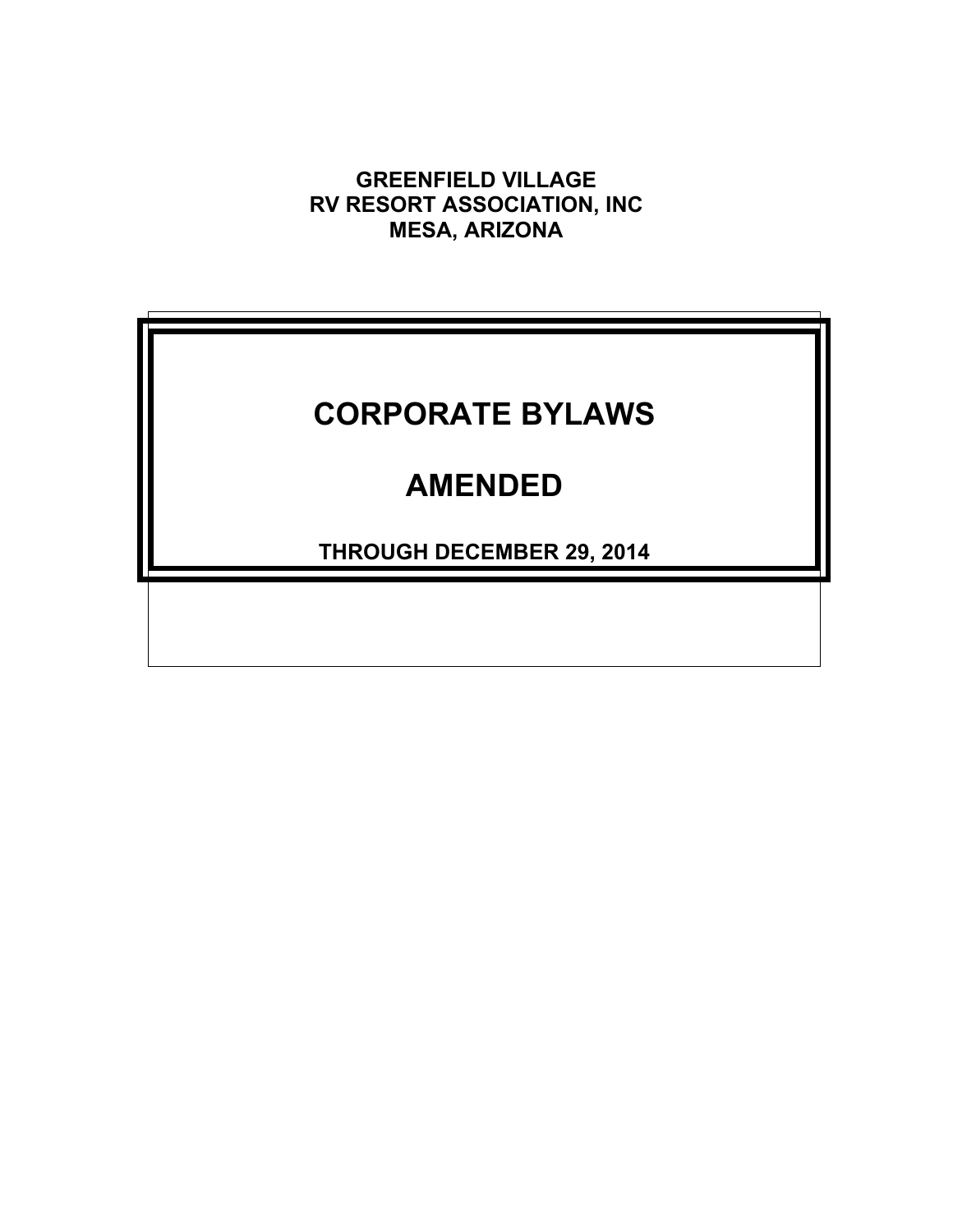## **TABLE OF CONTENTS**

| <b>ARTICLE 1.</b> |                         |                                                         |                           |
|-------------------|-------------------------|---------------------------------------------------------|---------------------------|
|                   | <b>DEFINITIONS</b>      |                                                         |                           |
|                   | Section 1.1             | Association                                             | 1                         |
|                   | Section 1.2             | <b>Common Area</b>                                      | $\mathbf{1}$              |
|                   | Section 1.3             | Declaration                                             | $\mathbf 1$               |
|                   | Section 1.4             | Lot                                                     | $\mathbf 1$               |
|                   | Section 1.5             | Property                                                | $\mathbf{1}$              |
| <b>ARTICLE 2.</b> |                         |                                                         |                           |
|                   | <b>PRINCIPAL OFFICE</b> |                                                         |                           |
|                   | Section 2.1             | <b>Principal Office</b>                                 | 1                         |
| <b>ARTICLE 3.</b> |                         |                                                         |                           |
|                   | <b>MEMBERS</b>          |                                                         |                           |
|                   | Section 3.1             | Membership                                              | 1                         |
|                   | Section 3.2             | Place of Members' Meetings                              | 1                         |
|                   | Section 3.3             | <b>Annual Members' Meetings</b>                         | $\mathbf 1$               |
|                   | Section 3.4             | <b>Special Meetings of Members</b>                      | $2222$<br>$23$            |
|                   | Section 3.5             | Notice of Members' Meetings                             |                           |
|                   | Section 3.6             | Quorum                                                  |                           |
|                   | Section 3.7             | Voting                                                  |                           |
|                   | Section 3.8             | Freezing of List of Members<br>or Fixing of Record Date |                           |
|                   | Section 3.9             | <b>Waiver of Notice</b>                                 | $\ensuremath{\mathsf{3}}$ |
|                   | Section 3.10            | Assessments                                             |                           |
|                   | Section 3.11            | Suspension                                              | $\frac{3}{3}$             |
|                   | Section 3.12            | <b>Town Hall Meetings</b>                               | $\overline{\mathbf{4}}$   |
| <b>ARTICLE 4.</b> |                         |                                                         |                           |
|                   | <b>DIRECTORS</b>        |                                                         |                           |
|                   | Section 4.1             | Election                                                | 4                         |
|                   | Section 4.2             | Number                                                  | 4                         |
|                   | Section 4.3             | Vacancies                                               | 4                         |
|                   | Section 4.4             | <b>Annual Board Meetings</b>                            | 4                         |
|                   | Section 4.5             | <b>Special Board Meetings</b>                           | 5                         |
|                   | Section 4.6             | Notice to Directors of Board Meetings                   | 5                         |
|                   | Section 4.7             | Notice to Association Membership of Board Meetings      | 5                         |
|                   | Section 4.8             | Quorum of the Board                                     | 5                         |

6

Section 4.10 Powers

| Section 4.12 Place of Board Meetings | 6 |
|--------------------------------------|---|
| Section 4.13 Waiver of Notice        | 6 |
| Section 4.14 Committees of the Board |   |
| Section 4.15 Compensation            |   |

Section 4.8 Quorum of the Board<br>
Section 4.9 Action without a Meeting<br>
5 Section 4.9 Action without a Meeting 5<br>Section 4.10 Powers 5

Section 4.11 Removal and Resignation of Directors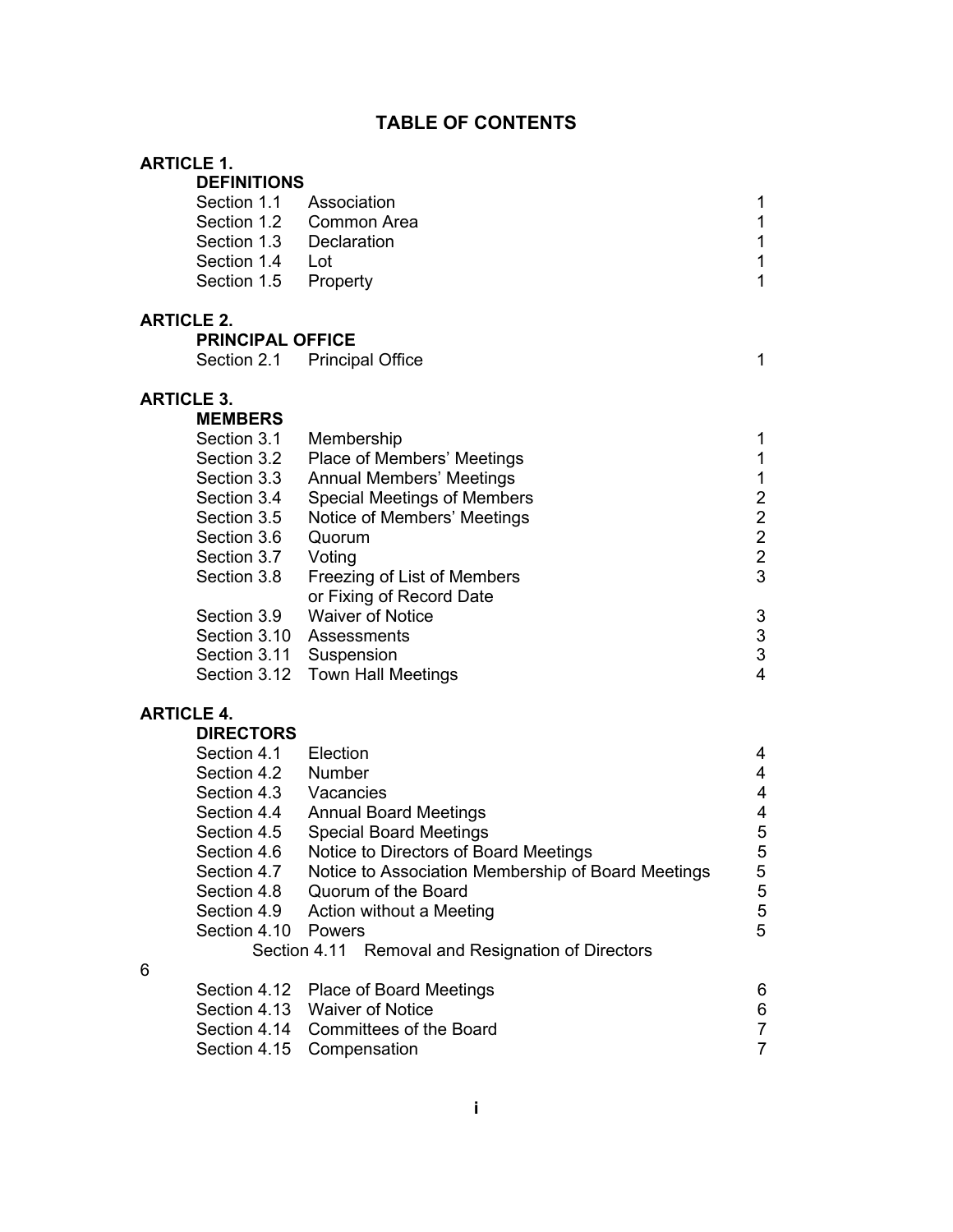#### **ARTICLE 5.**

| <b>OFFICERS</b>                    |                                                          |                  |
|------------------------------------|----------------------------------------------------------|------------------|
| Section 5.1                        | Designation of Titles                                    | 7                |
| Section 5.2                        | Election, Term of Office, Qualification                  | $\overline{7}$   |
| Section 5.3                        | Removal                                                  | $\overline{7}$   |
| Section 5.4                        | Vacancies                                                | $\overline{7}$   |
| Section 5.5                        | The President                                            | $\bf 8$          |
| Section 5.6                        | The Vice President                                       | 8                |
| Section 5.7                        | The Treasurer                                            | 8                |
| Section 5.8                        | The Secretary                                            | 8                |
| Section 5.9                        | Compensation                                             | $\bf 8$          |
| Section 5.10                       | <b>Bonding</b>                                           | 8                |
| <b>ARTICLE 6.</b>                  |                                                          |                  |
| <b>ASSESSMENTS</b>                 |                                                          |                  |
| Section 6.1                        | <b>Annual Budget and Assessment</b>                      | 8                |
| Section 6.2                        | <b>Annual Audit Report</b>                               | 9                |
| Section 6.3                        | <b>Supplemental Budget</b>                               | 9                |
| Section 6.4                        | <b>Capital Expenditures</b>                              | $\boldsymbol{9}$ |
| Section 6.5                        | Lien                                                     | $\boldsymbol{9}$ |
| Section 6.6                        | Records and Statement of Account                         | $\boldsymbol{9}$ |
| Section 6.7                        | Discharge of Liens                                       | 9                |
| <b>ARTICLE 7.</b>                  |                                                          |                  |
|                                    | <b>PARLIAMENTARY PROCEDURES</b>                          |                  |
| Section 7.1                        | <b>Meetings of Members</b>                               | 10               |
| Section 7.2                        | Meetings of the Board                                    | 10               |
|                                    |                                                          |                  |
| <b>ARTICLE 8.</b>                  |                                                          |                  |
| <b>RESIGNATIONS</b><br>Section 8.1 | Resignations                                             | 10               |
|                                    |                                                          |                  |
| <b>ARTICLE 9.</b>                  |                                                          |                  |
| <b>FISCAL YEAR</b>                 |                                                          |                  |
| Section 9.1                        | <b>Fiscal Year</b>                                       | 10               |
| ARTICI E 10                        |                                                          |                  |
|                                    | <b>CONTRACTS, LOANS, CHECKS, AND DEPOSITS</b>            |                  |
| Section 10.1 Contracts             |                                                          | 10               |
| Section 10.2 Loans                 |                                                          | 10 <sup>°</sup>  |
|                                    | Section 10.3 Checks, Drafts, etc                         | 11               |
| Section 10.4 Deposits              |                                                          | 11               |
| <b>ARTICLE 11.</b>                 |                                                          |                  |
|                                    | <b>PROHIBITION AGAINST SHARING IN CORPORATE EARNINGS</b> |                  |
|                                    | Section 11.1 No Private Inurement                        | 11               |
|                                    |                                                          |                  |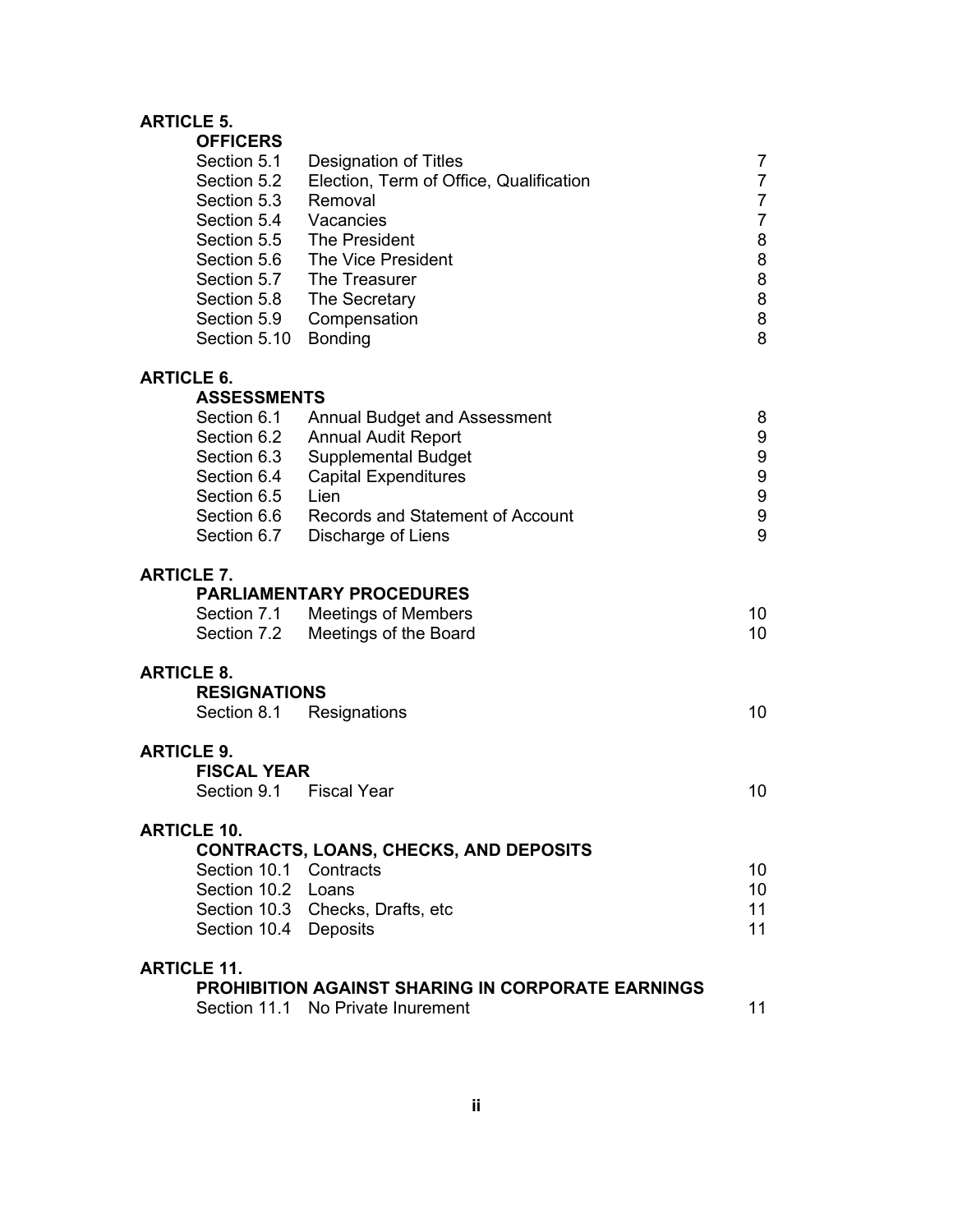# **ARTICLE 12.**<br>REPEA<br>Section

| Section 12.1 Amendment |  |
|------------------------|--|
| Section 12.2 Conflicts |  |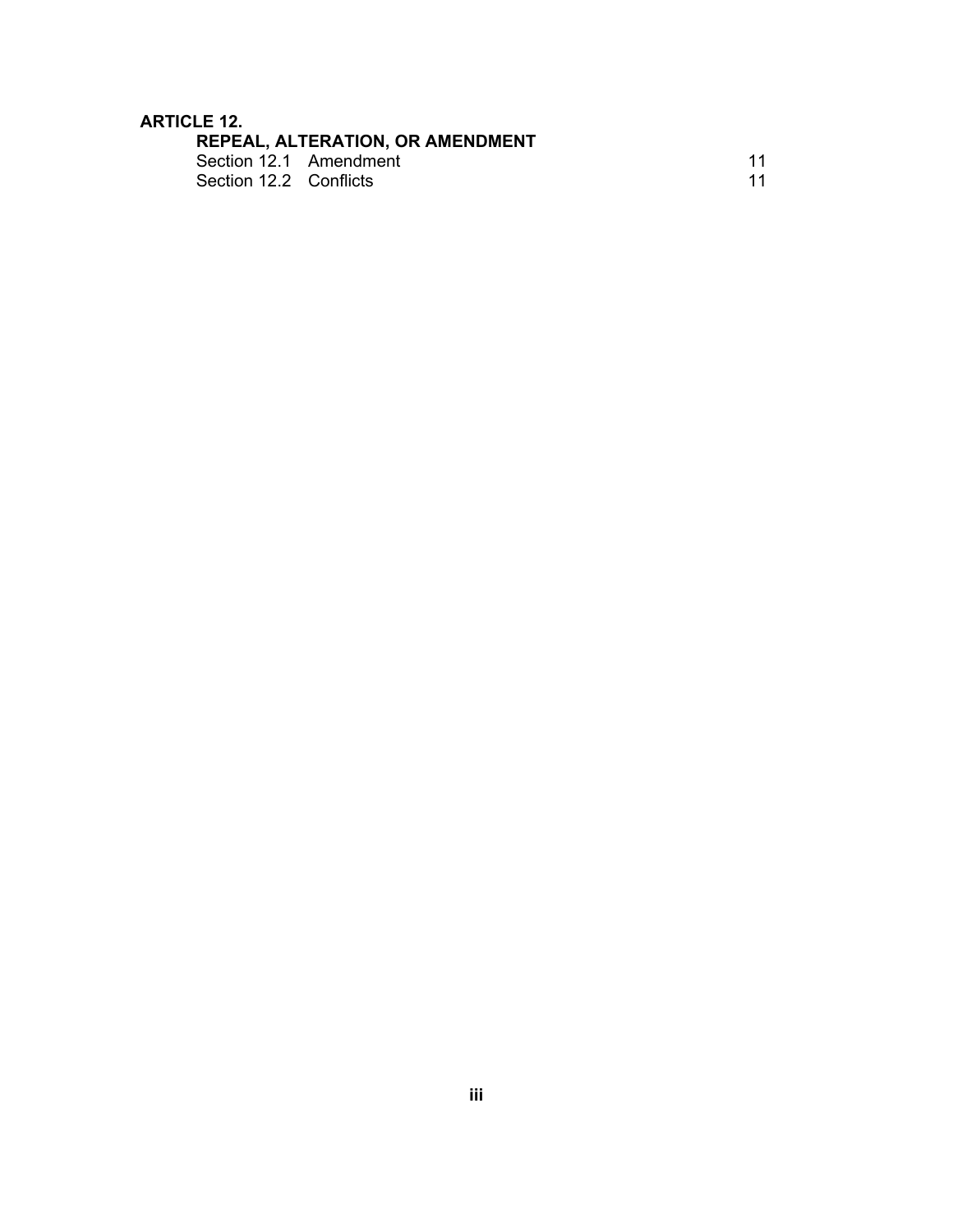## **BYLAWS OF GREENFIELD VILLAGE RV RESORT ASSOCIATION, INC.**

#### **ARTICLE 1. DEFINITIONS**

**Section 1.1 Association.** The "Association" shall mean and refer to GREENFIELD VILLAGE RV RESORT ASSOCIATION, INC., a non-profit corporation organized and existing under and by virtue of the laws of the State of Arizona.

**Section 1.2 Common Area.** "Common Area" shall be synonymous with the term "Common Area" as defined in the Declaration.

**Section 1.3 Declaration.** The "Declaration" shall mean and refer to that certain Declaration of Covenants, Conditions, and Restrictions recorded at Recorder's No. 84-005510 in the office of the Maricopa County, Arizona Recorder, as said document may be amended from time to time.

**Section 1.4 Lot.** "Lot" shall be synonymous with the term "Lot" as defined in the Declaration.

**Section 1.5 Property.** The "Property" shall be synonymous with that term as used in the Declaration.

#### **ARTICLE 2. PRINCIPAL OFFICE**

**Section 2.1 Principal Office.** The Association shall maintain its principal office and known place of business at 111 South Greenfield Road, Mesa, Arizona 85206.

#### **ARTICLE 3. MEMBERS**

**Section 3.1 Membership.** The members of the Association shall be determined in the manner set forth in the Declaration.

**Section 3.2 Place of Members' Meetings.** The meetings of members shall be held at 111 South Greenfield Road, Mesa, Arizona, or at such other place as may be fixed from time to time by the Board, or, in the absence of direction by the Board, by the president or secretary of the Association, and shall be stated in the notice of the meeting in a duly executed waiver of notice thereof.

**Section 3.3 Annual Members' Meetings.** The annual meeting of the members shall be held on the second Wednesday of February in each year, or, if that day shall be a legal holiday, then on the next succeeding business day. The order of business at annual members' meetings and, as far as practical, at all other members' meetings shall be as follows: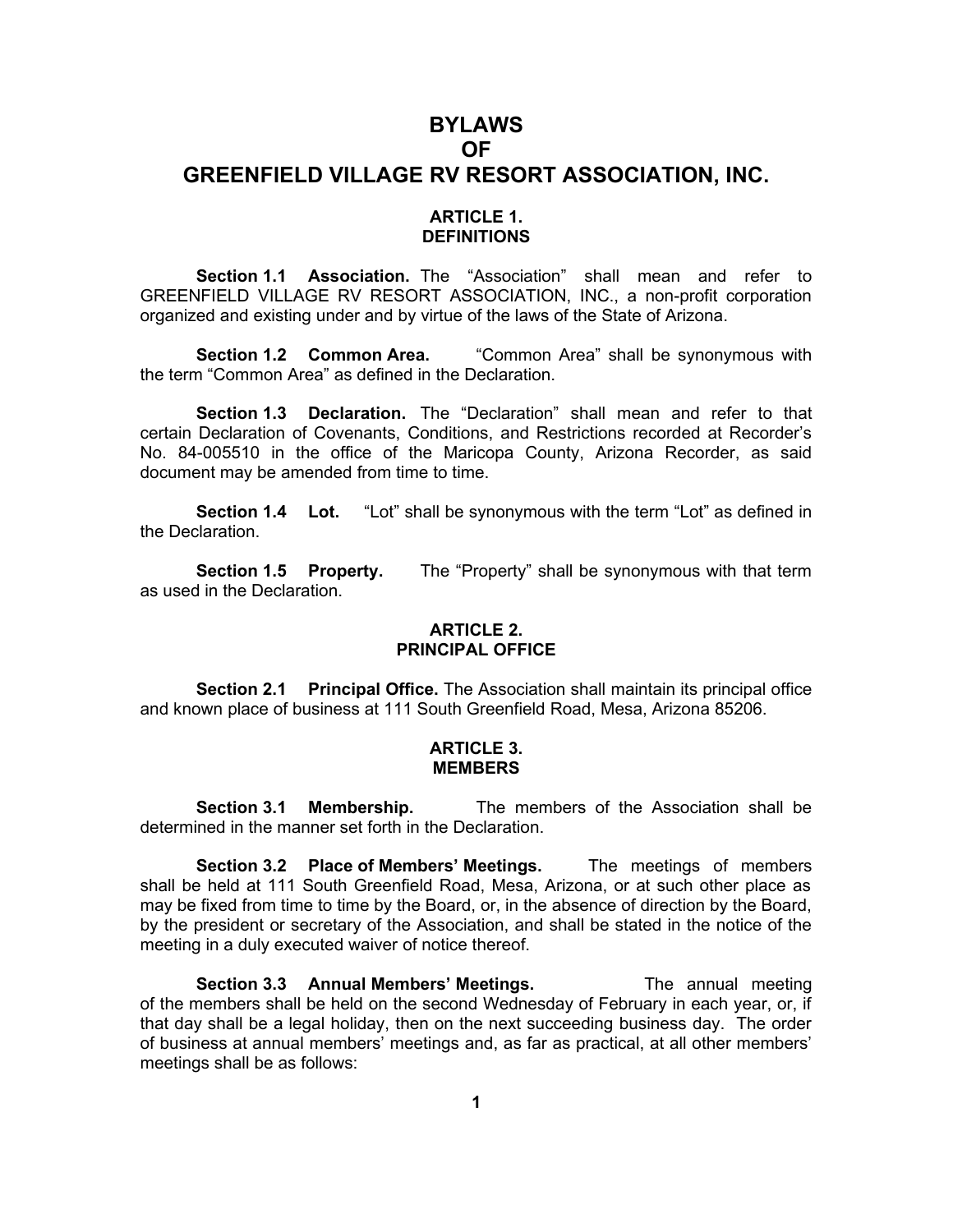- (a) Call Meeting to Order
- (b) Certification of Quorum
- (c) Proof of Notice of Meeting
- (d) Disposal of Any Unapproved Minutes
- (e) Reports of Officers
- (f) Committee Reports
- (g) Appointment of Voting Tellers
- (h) Conduct Voting for Directors and Other Ballot Issues
- (i) Unfinished Business
- (j) New Business
- (k) Announcement of Election Results

**Section 3.4 Special Meetings of Members.** Special meetings of the members, for any purpose or purposes, unless otherwise prescribed by Arizona statute or by the Articles, may be called by the president or by a majority of the directors or by members having at least one-quarter (1/4) of all votes.

2//11

**Section 3.5 Notice of Members' Meetings.** Written notice of the annual meeting stating the place, date, and hour of the meeting, and, in the case of a special meeting, the purpose or purposes for which the meeting is called shall be given, either personally or by mail, not less that twenty (20) nor more than fifty (50) days before the date of the meeting to each member in good standing. Each member shall register his address with the secretary, and notices of meetings shall, if mailed, be mailed to him at such address. If mailed, such notice shall be deemed to be delivered when mailed. Business transacted at any special meeting of members shall be limited to the purposes stated in the notice.

**Section 3.6 Quorum.** At any meeting of members of the Association the presence of members holding twenty percent (20%) of the votes shall be necessary to constitute a quorum for all purposes except as otherwise provided by the Article of Incorporation, the Declaration, or applicable law, and the act of the full membership except as provided in Section 12.1 hereof and except as may be otherwise provided by Arizona statute, these Bylaws, the Articles of Incorporation, or the Declaration. If sealed ballot voting is conducted in connection with a meeting of members of the Association, the receipt of a mail, facsimile, or sealed ballot shall be counted for quorum purposes at such meeting only with respect to the issues contained on the mail or sealed ballot. In the absence of a quorum, or when a quorum is present, a meeting may be adjourned from time to time by vote of members holding a majority of the votes represented at such meeting without notice other than by announcement at the meeting of the time and place of the adjourned meeting and without further notice to any absent members, provided, however, that if the adjournment is for more than thirty (30) days, a notice of the adjourned meeting shall be given to each member in good standing. At any adjourned meeting at which a quorum shall be present, any business may be transacted which might have been transacted at the meeting as originally noticed. 2/11

**Section 3.7 Voting.** Each membership shall be entitled to the voting rights set forth in the Declaration. Unless otherwise required by Arizona law, cumulative voting shall not be permitted. At every meeting of members, each member in good standing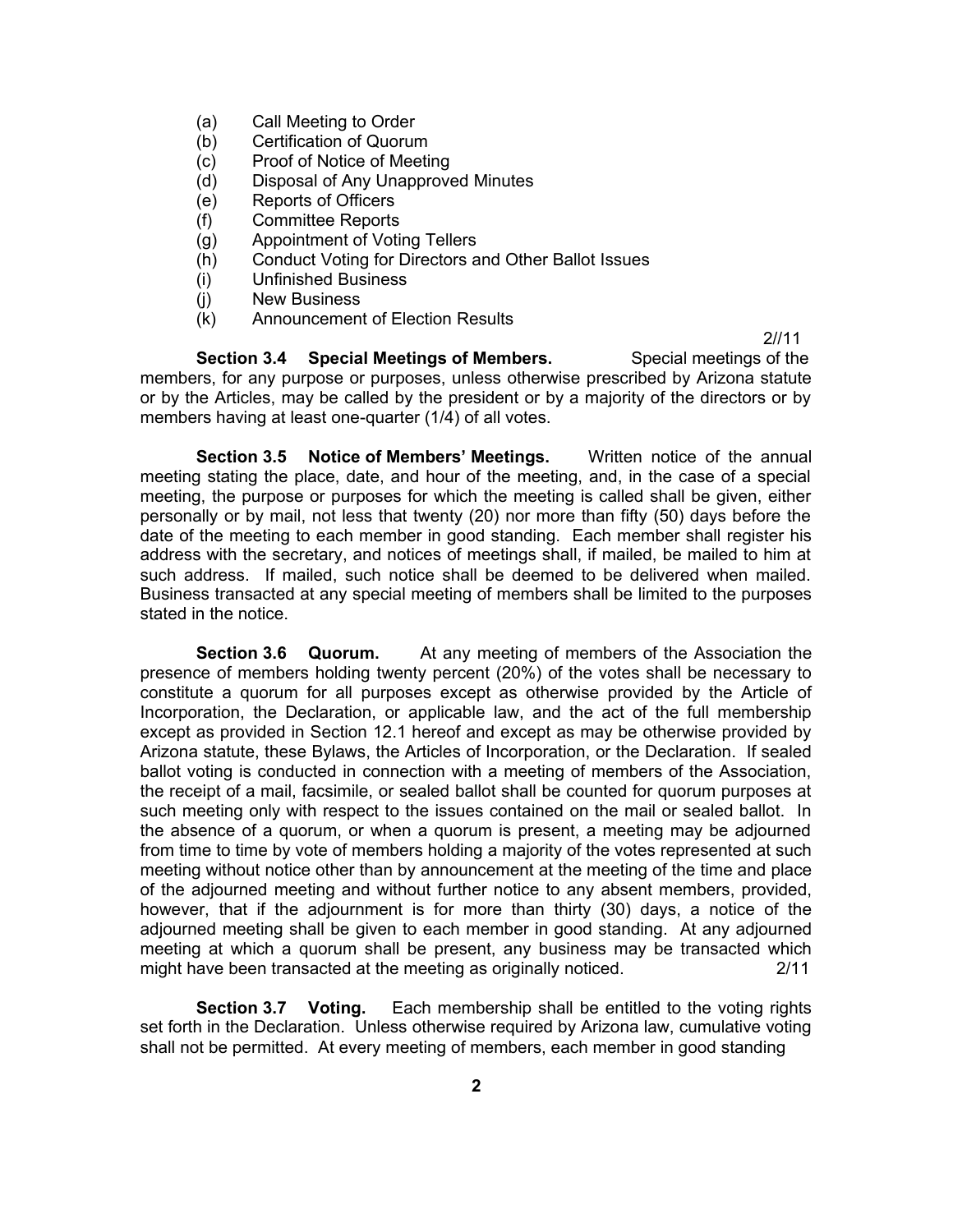shall be entitled to vote in person, by mail, or by facsimile**.** The vote for directors shall be by secret ballot, except to the extent necessary to process facsimile ballots. All questions not on the ballot shall be decided by a majority vote of the persons present in person (except as otherwise provided herein or by Arizona statute or the Declaration or the Articles of Incorporation). The Board shall solicit ballots from all members for all candidates for any election (including write-ins) and for all alternatives for any vote affecting assessments at the same time that written notice of the meeting at which the election is to be held is sent to members. 2/11

**Section 3.8 Freezing of List of Members or Fixing of Record Date.** For the purpose of determining members entitled to notice of or to vote at any meeting of members or any adjournment thereof, or in order to make a determination of members for any other proper purpose, the Board may provide that the list of members shall be frozen for a stated period not to exceed ten (10) days. If the list of members shall be frozen for the purpose of determining members entitled to notice of or to vote at a meeting of members, such list shall be frozen for not more than ten (10) days immediately preceding such meeting. In lieu of freezing the list of members, the Board may fix in advance a date as the record date for any such determination of members, such date in any case to be not more than ten (10) days prior to the date of the particular meeting of members or the date on which the particular action, requiring such determination of members, is to be taken, as applicable. If the list of members is not frozen and no record date is fixed for the determination of members entitled to notice of or to vote at a meeting of members, the record date for such determination of members shall be four o'clock in the afternoon on the day before the day on which the meeting is held. When a determination of members entitled to vote at any meeting of members has been made as provided in this section, such determination shall apply to any adjournment thereof.

**Section 3.9 Waiver of Notice.** Whenever any notice is required to be given to any member of the Association under the provisions of the Articles of Incorporation, these Bylaws, the Declaration, any provision of the Arizona Revised Statutes, or otherwise, a waiver thereof in writing signed by the person or persons entitled to such notices, whether before or after the time stated therein, shall be equivalent to the giving of such notice. Attendance of a person at a meeting shall constitute a waiver of notice of such meeting, except when the person attends a meeting for the express purpose of objecting to the transaction of any business because the meeting is not lawfully called or convened.

**Section 3.10 Assessments.** The rights of membership are subject to the payment of annual (general), special, and individual assessments levied by the Association, the obligation of which assessments is imposed against the Owner of each Lot and becomes a lien upon the Lot against which such assessments are made as provided in the Declaration.

**Section 3.11 Suspension.** Pursuant to procedures adopted by the Board, the membership rights of the Owner of any Lot may be suspended during the period when assessments pertaining to the Lot remain unpaid; but, upon payment of such assessments (including any and all interest, late charges, or similar fees or charges permitted or required pursuant to these Bylaws, the Declaration, or the Articles of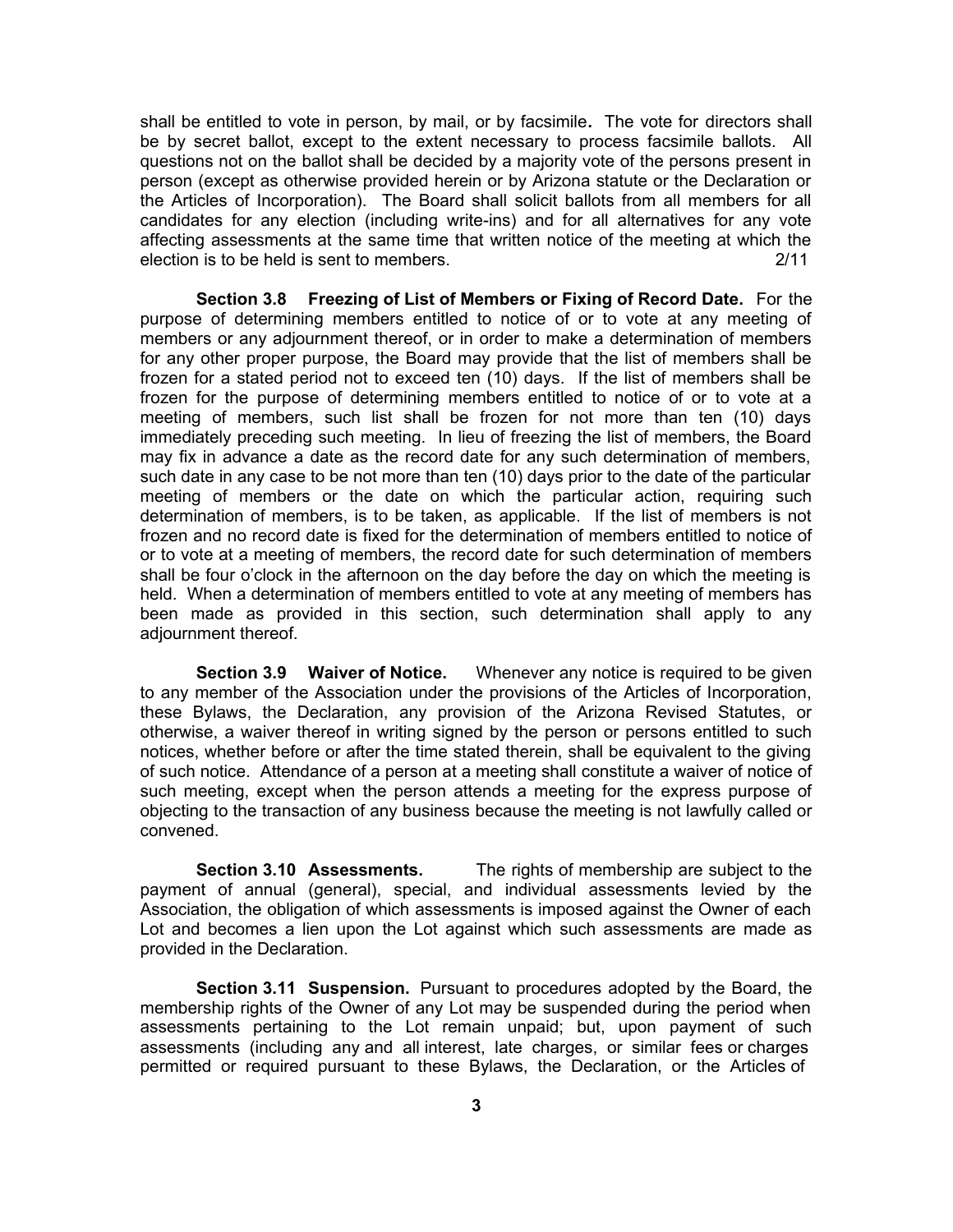Incorporation of the Association), the Owner's rights and privileges shall be automatically restored. The Board may suspend the membership rights of the Owner of any Lot for a period not to exceed sixty (60) days for each violation by an Owner (or by the occupants or guests of such Owner's Lot) of the Declaration or the rules or regulations adopted by the Board pursuant thereto.

**Section 3.12 Town Hall Meetings.** Not less than ten (10) calendar days prior to the mailing of any proposed amendment to these Bylaws or any proposed amendment to the CC&Rs of the Association on a ballot for a vote of the Members, the Board of Directors shall conduct an informal Town Hall meeting of the Members of the Association for the discussion of the proposed amendments. The Board shall post notices of such meeting in the resort not less than 48 hours prior to the meeting. Any Member of the Association who desires to do so may comment on the proposed amendments at such meeting. The Board of Directors may adopt reasonable rules of procedure with respect to the order and time allotted to each speaker. A summary report of the speakers' positions presented at the meeting shall be prepared by the administrative staff and shall be included with the ballots mailed to the Members. No formal written notice to all Members shall be required; such meeting shall not constitute a Special Meeting of Members, and no formal action may be taken.

#### **ARTICLE 4. DIRECTORS**

**Section 4.1 Election** The business and affairs of the Association shall be managed, conducted, and controlled by the Board of Directors (sometimes referred to in these Bylaws as "the Board"). Except as provided in Section 4.3 hereof, each director shall be elected for a two (2) year term, limited to two (2) consecutive terms, and shall be elected at the annual meeting of members concurrent with the expiration of the term of the director he or she is to succeed, and, except as otherwise provided in these Bylaws, shall hold office until his or her successor is elected and qualified. No person shall be eligible for election as a director who is not at the time of election a member of the Association in good standing. If, after election, any director ceases to be a member, or refuses to sign the "Code of Ethical Conduct", his or her office shall become vacant. 2/09

**Section 4.2 Number.** The number of directors which shall constitute the whole board shall be seven (7).  $\sim$  2/09

**Section 4.3 Vacancies** Vacancies and newly created directorships resulting from any increase in the authorized number of directors shall be filled within thirty (30) days by the affirmative vote of a majority of the remaining directors then in office, or by a sole remaining director, and the directors so chosen shall hold office until the following annual meeting. If there are no directors in office, any officer or Member may call a special meeting of Members for the purpose of electing the Board of Directors.

**Section 4.4 Annual Board Meetings.** Within seven (7) days after each annual meeting of members, the directors shall meet for the purpose of organization, the election of officers, and the transaction of other business. Notice of such meeting shall be required to be given to each director. The place and time of such first meeting may, however, be changed by written consent of all the directors.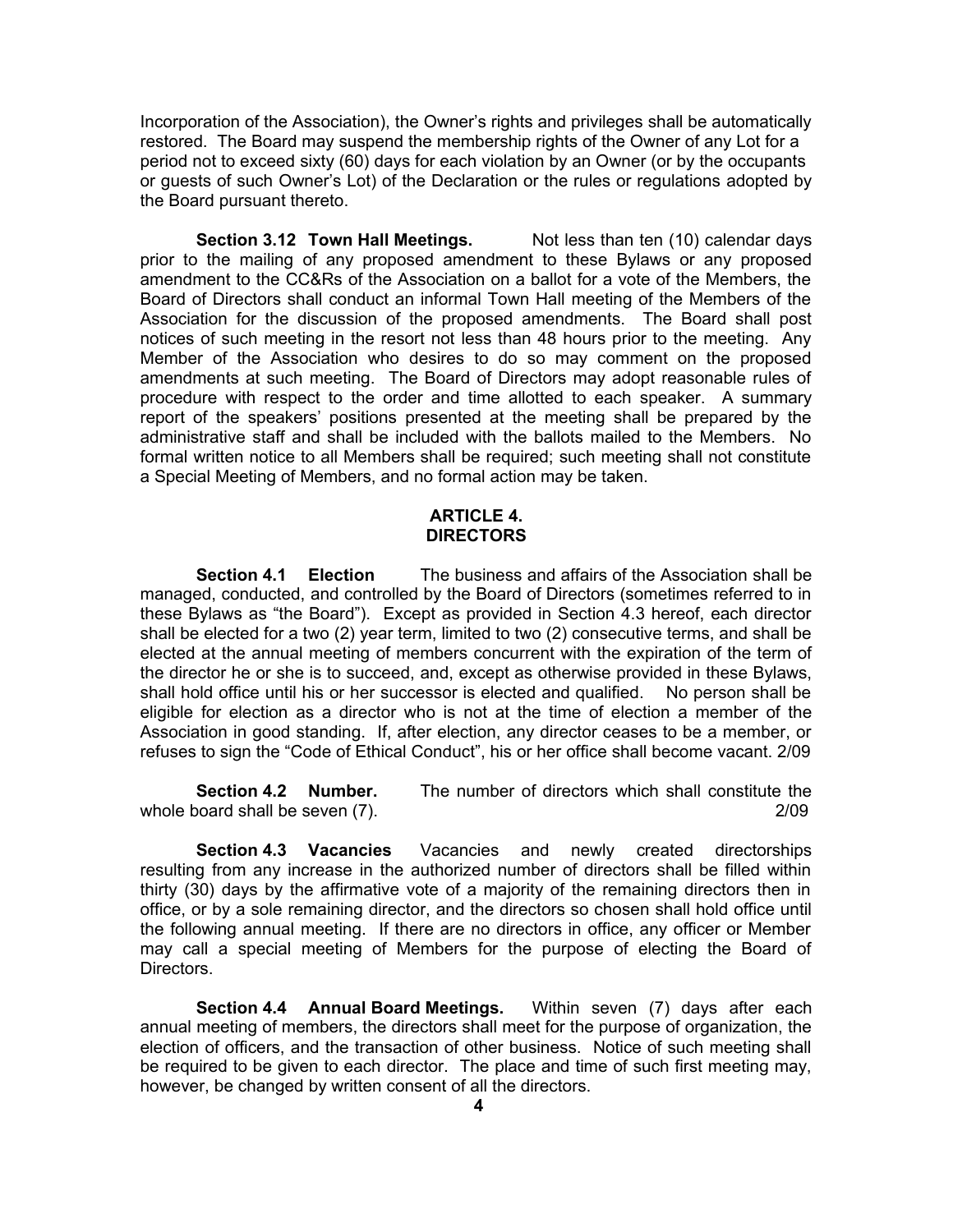**Section 4.5 Special Board Meetings.** Special meetings of the Board may be called by the president or secretary and must be called by either of them on the written request of any member of the Board.

**Section 4.6 Notice to Directors of Board Meetings.** Notice of all meetings of the Board, except as herein otherwise provided, shall be given by mailing the same at least three (3) days or by telecommunicating the same at least three (3) days before the meeting to the usual business or residence address of each of the directors, but such notice may be waived by any director. Any business may be transacted at any meeting of the Board. Attendance of a director at a meeting shall constitute waiver of notice of such meeting, except when the director attends the meeting for the express purpose of objecting to the transaction of any business because the meeting is not lawfully called or convened.

**Section 4.7 Notice to Association Membership of Board Meetings.** All regular or special meetings of the Board of Directors shall require three (3) days advance posting of a notice as to meeting time, place, date, and agenda. Such notice shall be posted in at least one central location. No such notice is required for executive or working sessions, or if emergency circumstances require action by the Board before notice can be given.

**Section 4.8 Quorum of the Board.** A quorum shall equal half the number of directors if there is an odd number of directors, and half the number of directors plus one if there is an even number of directors. If at any meeting there is less than a quorum present, the directors present may adjourn the meeting from time to time without further notice to any absent director.

**Section 4.9 Action Without a Meeting.** Unless otherwise restricted by the Articles of Incorporation or by these Bylaws, any action required or permitted to be taken at any meeting of the Board or of any committee thereof may be taken without a meeting, if all members of the Board or committee, as the case may be, consent thereto in writing, and the writing or writings are filed with the minutes of proceedings of the Board or committee.

**Section 4.10 Powers.** The Board shall have the power:

- (a) to elect and remove the officers of the Association as hereinafter provided.;
- (b) to administer the affairs of the Association and the Common Area to the extent permitted by applicable law, the Articles of Incorporation, these Bylaws, and the Declaration;
- (c) to engage the services of a manager or managing agent who shall manage and operate the Common Area for all the members upon such terms and for such compensation and with such authority as the Board may approve, subject to the rights of the members as described in the Declaration;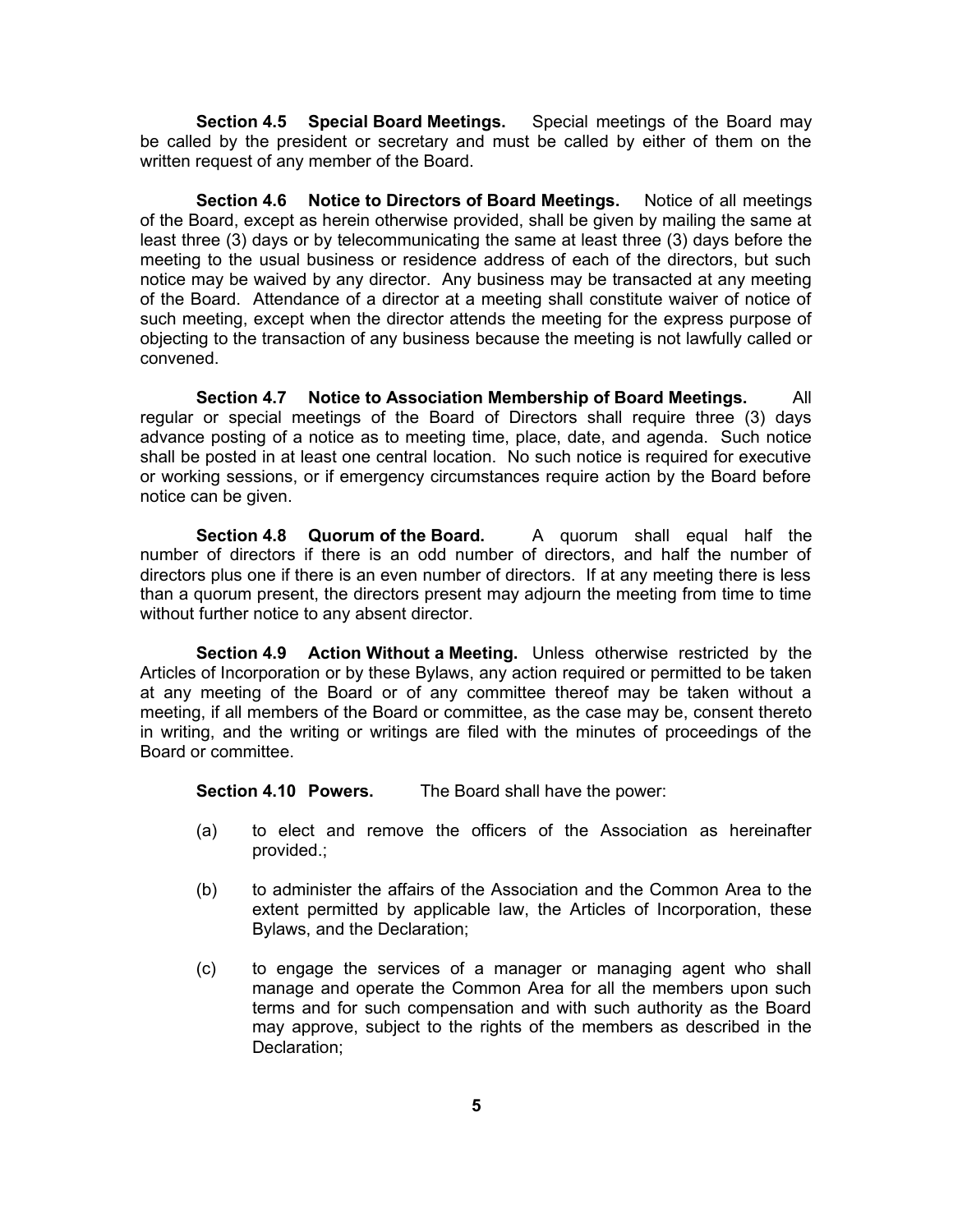- (d) to formulate policies for the administration, management and operation of the Common Area;
- (e) to make provision for the operation, maintenance, repair and replacement of the Common Area and payments therefor, and to approve payment vouchers or to delegate such approval;
- (f) to provide for the engaging of non-employee accountants, attorneys and others who may provide direct services to the Board;
- (g) to appoint or dissolve committees of the Board, to remove any director from a committee at any time, and to delegate to such committees the Board's authority to carry out certain duties of the Board;
- (h) to prepare an annual budget and to provide the manner of assessing and collecting from the Owners their respective shares of such estimated expenses, as hereinafter provided;
- (i) to exercise all the rights, powers, and duties granted to it by the Declaration;
- (j) unless otherwise provided herein or in the Declaration, to comply with the instructions of a majority of the Owners as expressed in a motion duly adopted at any annual or special meeting of the members; and
- (k) to exercise for the Association all other powers, duties, and authority vested in or delegated to the Association.

**Section 4.11 Removal and Resignation of Directors.** Any director or the entire Board may be removed, with or without cause, by a majority vote of all members of the Association. Any director may resign upon written notice to the Board.

**Section 4.12 Place of Board Meetings.** The Board of the Association shall hold meetings, both regular and special, at 111 South Greenfield Road, Mesa, Maricopa County, Arizona. Such meetings may be held by means of conference telephone or similar communications equipment by means of which all persons participating in an open meeting can hear each other, and participation in a meeting pursuant to this Section 4.12 shall constitute presence in person at such meeting.

**Section 4.13 Waiver of Notice.** Whenever any notice is required to be given to any director of the Association under the provisions of the Articles of Incorporation, these Bylaws, the Declaration, any provisions of the Arizona Revised Statutes, or otherwise, a waiver thereof in writing signed by the person or persons entitled to such notices, whether before or after the time stated therein, shall be equivalent to the giving of such notice.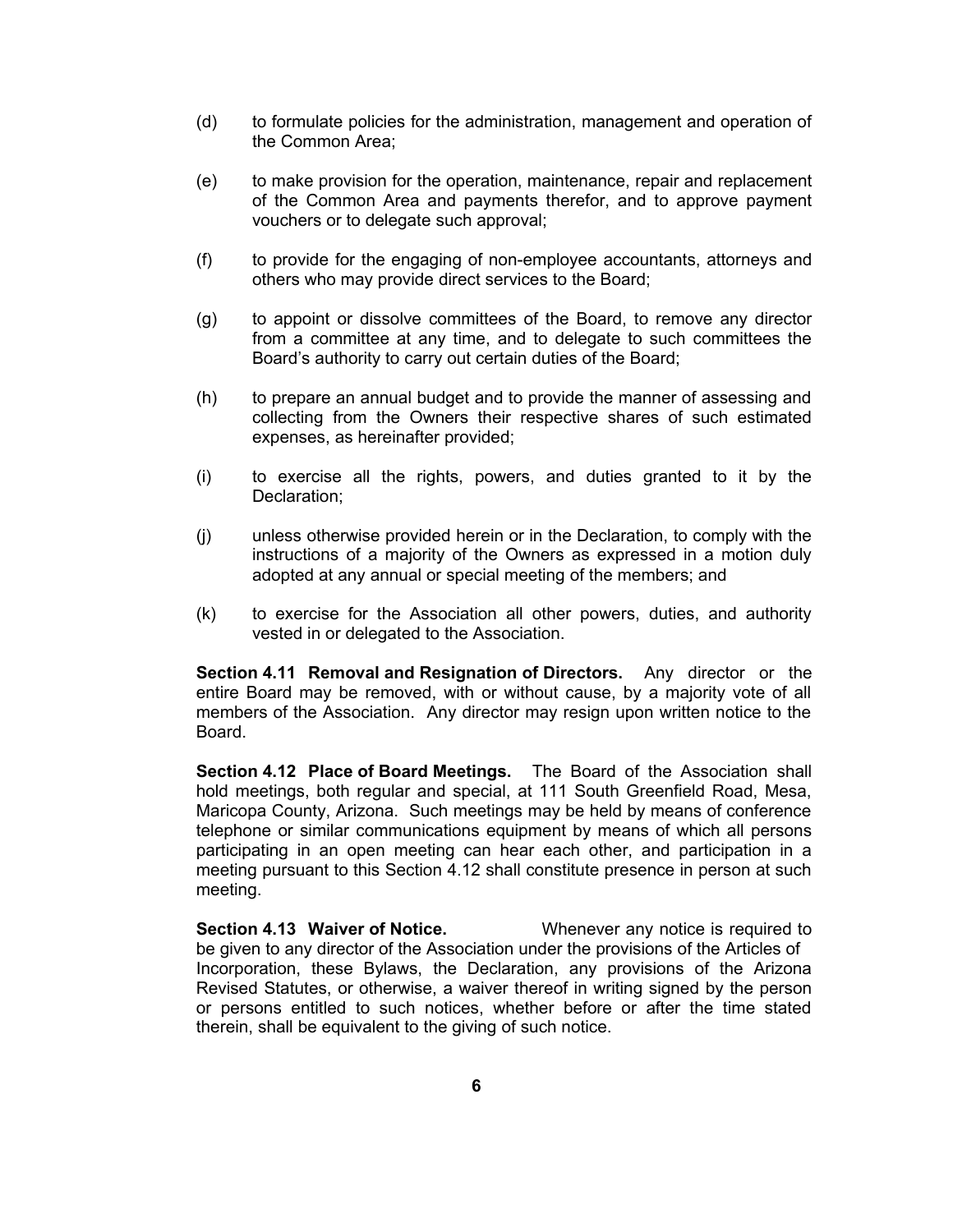**Section 4.14 Committees of the Board.** The Board, by motion adopted by a majority of the full Board, may designate from among its members an executive committee and one or more other committees each of which, to the extent provided in such motion and permitted by law, shall have and may exercise all the authority of the Board. The Board, with or without cause, may dissolve any such committee or remove any member thereof at any time. The designation of any such committee and the delegation thereto of authority shall not operate to relieve the Board, or any member thereof, of any responsibility imposed by law.

**Section 4.15 Compensation.** Directors shall receive no compensation for their services unless expressly provided for in a resolution duly adopted by members holding a majority of the votes then entitled to be cast at a meeting expressly called for that purpose. However, directors may be reimbursed for outof-pocket expenses for activities approved by the Board. 2/11

#### **ARTICLE 5. OFFICERS**

**Section 5.1 Designation of Titles.** The officers of the Association shall be chosen by the Board and shall be a president, a vice president, a secretary and a treasurer. No person may hold, at any time, more than one of such offices, except that the offices of secretary and treasurer may be held by the same person. All voting officers must be directors of the Association. The Board may establish the non-voting officer position of assistant secretary which may be filled only by the designated real estate broker for the Association. The assistant secretary shall not be required to be a director of the Association. The Board may require any such officer to give security for the faithful performance of his or her duties.

**Section 5.2 Election, Term of Office, Qualification.** The officers of the Association shall be chosen annually by a majority of the Board, each thereof to hold office for one year or until a successor shall have been duly chosen and shall qualify, or until his or her death, resignation, or removal in the manner hereinafter provided. No person shall be eligible for election as an officer who is not at the time of election a member of the Association in good standing. If, after election, any officer ceases to be a member or refuses to sign the "Code of Ethical Conduct", the office shall become vacant.

**Section 5.3 Removal.** Any officer may be removed by the Board whenever in its judgment the best interests of the Association will be served thereby. Election or appointment of an officer shall not of itself create contract rights.

**Section 5.4 Vacancies.** A vacancy in any office as described in Section 5.1, because of death, resignation, removal, or any other cause, shall be filled for the unexpired portion of the term in the manner prescribed in Section 5.2 hereof for election or appointment to such office.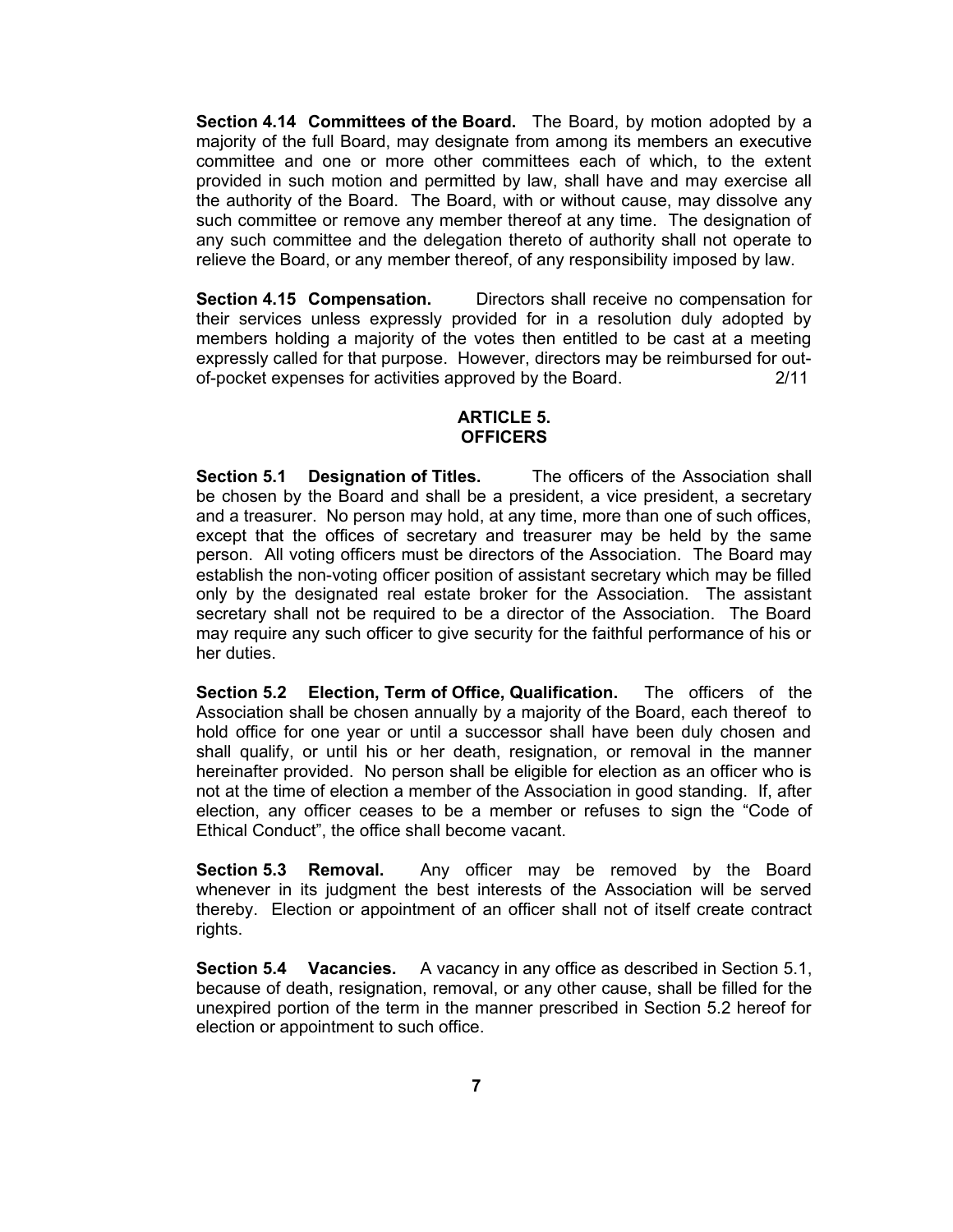**Section 5.5 The President.** The president shall preside at all meetings of the members, and all meetings of the Board. The president shall be the principal executive officer of the Association and, subject to the control of the Board, shall in general supervise and control all the business and affairs of the Association. He may sign, with the secretary or any other proper officer of the Association thereunto authorized by the Board, deeds, mortgages, bonds, contracts, or other instruments which the board has authorized to be executed, except in cases where the signing and execution thereof shall be expressly delegated by the Board or by these Bylaws to some other officer or agent of the Association, or shall be required by law to be otherwise signed or executed; and in general shall perform all duties incident to the office of president and such other duties as may be prescribed by the board.

**Section 5.6 The Vice President.** The vice president shall have such powers and perform such duties as the Board or the president may prescribe and shall perform such other duties as may be prescribed by these Bylaws. At the request of the president, or in case of his absence or inability to act, the vice president shall perform the duties of the president, and when so acting shall have all powers of, and be subject to all the restrictions upon, the president.

**Section 5.7 The Treasurer.** The treasurer shall oversee all aspects of the financial affairs of the Association and, in general, shall perform all the duties incident to the office of treasurer and such other duties as may be assigned by the Board.

**Section 5.8 The Secretary.** The secretary shall oversee all aspects of the corporate affairs of the Association and, in general, shall perform all the duties incident to the office of secretary, including the keeping of minutes and records and such other duties as may be assigned by the Board.

**Section 5.9 Compensation.** The officers shall receive no compensation for their services, unless expressly provided for in a resolution duly adopted by a majority of the members then entitled to vote at a meeting expressly called for that purpose.

**Section 5.10 Bonding.** The Board shall require that all officers and employees of the Association handling or responsible for Association funds shall furnish adequate fidelity bonds. The premiums on such bonds shall be paid by the Association.

#### **ARTICLE 6. ASSESSMENTS**

**Section 6.1 Annual Budget and Assessments.** The Board shall prepare an annual budget and fix and levy assessments as more particularly described and required in the Declaration and, in particular, Article 6 of the Declaration. To be effective, the budget and associated general and any special assessment (other than an Individual Assessment for Maintenance and Restoration of an Owner's Lot as described in Section 5.7 of the Declaration) must be ratified by a majority of the votes cast by ballot at the meeting at which assessment is proposed. 2/11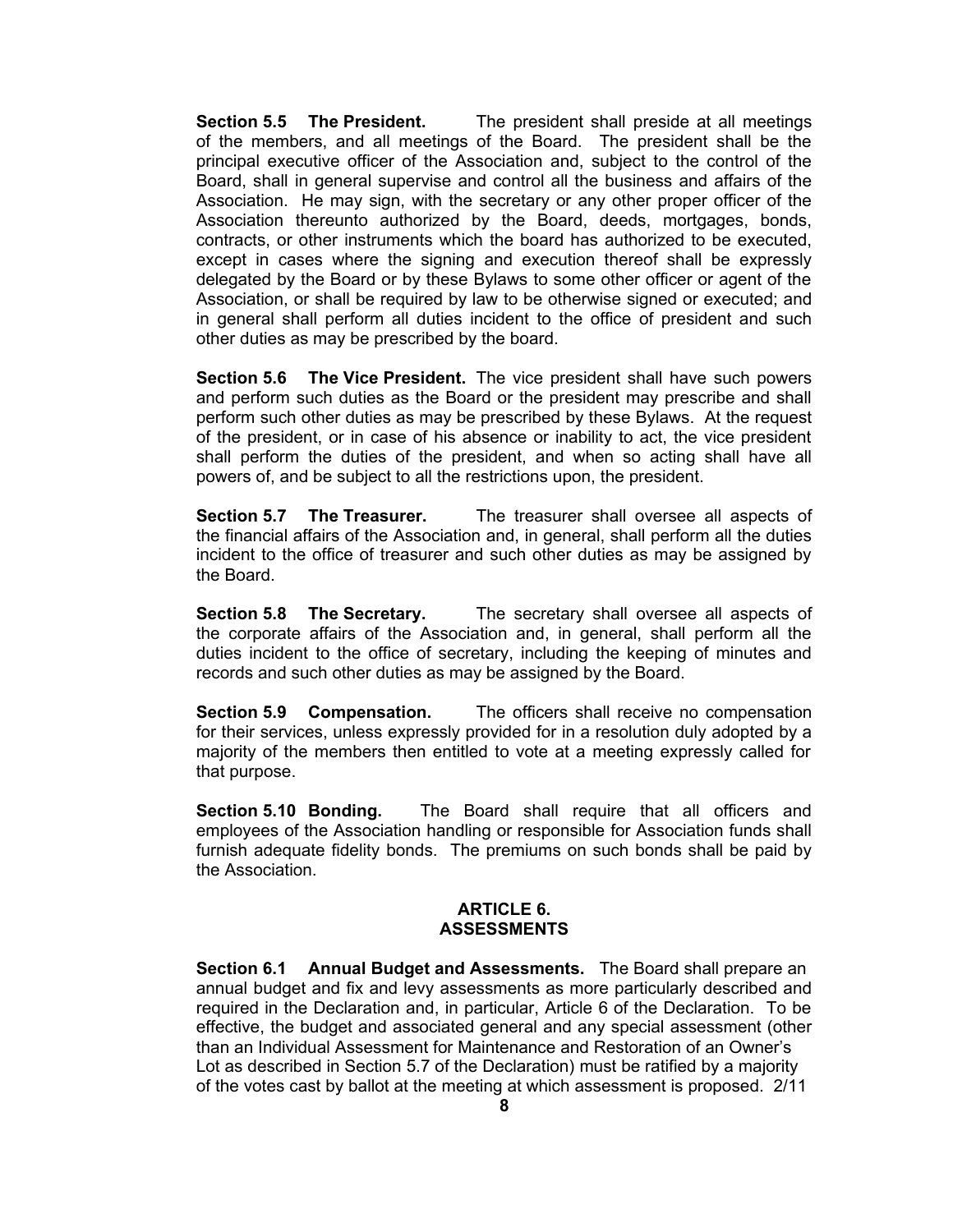**Section 6.2 Annual Audit Report.** An annual audit of the accounts of the Association shall be made by a certified public accounting firm, provided such firm is not also retained by any company or individual assisting in the management of the Association. Such audit report shall cover the twelve month period ending June 30. A copy of the audit report shall be available to the members in the Association's office for inspection promptly after its acceptance by the Board.

**Section 6.3 Supplemental Budget.** In the event that during the course of any year it shall appear to the Board that the assessments determined in accordance with the estimated annual budget for such year are insufficient or inadequate to cover the estimated common expenses for the remainder of the year, then the Board shall prepare and approve a supplemental budget covering said remainder of the year, which supplemental budget shall be furnished to each Owner and ratified by a majority of the votes cast by ballot at a special meeting of the membership, and thereupon a supplemental assessment shall be made to each Owner for a proportionate share of such supplemental budget. The provisions hereof shall at all times be subject to the applicable provisions of the Declaration. 2/11

**Section 6.4 Capital Expenditures.** The Board shall not approve any capital expenditure (as opposed to a maintenance expense) in excess of \$20,000.00 without the prior approval of members holding a majority of eligible votes cast by ballot at a duly-convened meeting of the membership at which such expenditure is proposed. The set of the set of the set of the set of the set of the set of the set of the set o

**Section 6.5 Lien.** Each owner of a Lot shall be personally obligated to pay promptly and fully every assessment (including any interest and costs of collection) properly levied by the Association, and the Association shall be entitled to a lien on each Lot to secure payment thereof, all in accordance with the provisions of the Declaration. The Association and the Board shall have the authority to exercise and enforce any and all rights and remedies as may be provided in the Declaration or these Bylaws or as may be otherwise available at law or in equity for the collection of all unpaid assessments.

**Section 6.6 Records and Statement of Account.** The Board shall cause to be kept detailed and accurate records of the receipts and expenditures affecting the Common Area specifying and itemizing the common expenses incurred. Payment vouchers may be approved in such manner as the Board may determine. The Board shall, upon receipt of the (10) days notice to it or the Association and upon payment of a reasonable fee, cause to be furnished to any Owner a statement of account setting forth the amount of any unpaid assessments or other charges due and owing from such Owner.

**Section 6.7 Discharge of Liens.** The Board may cause the Association to discharge any mechanic's lien or other encumbrance which in the opinion of the Board may constitute a lien against the Common Area rather than against a particular Lot only. When less than all of the Owners are responsible for the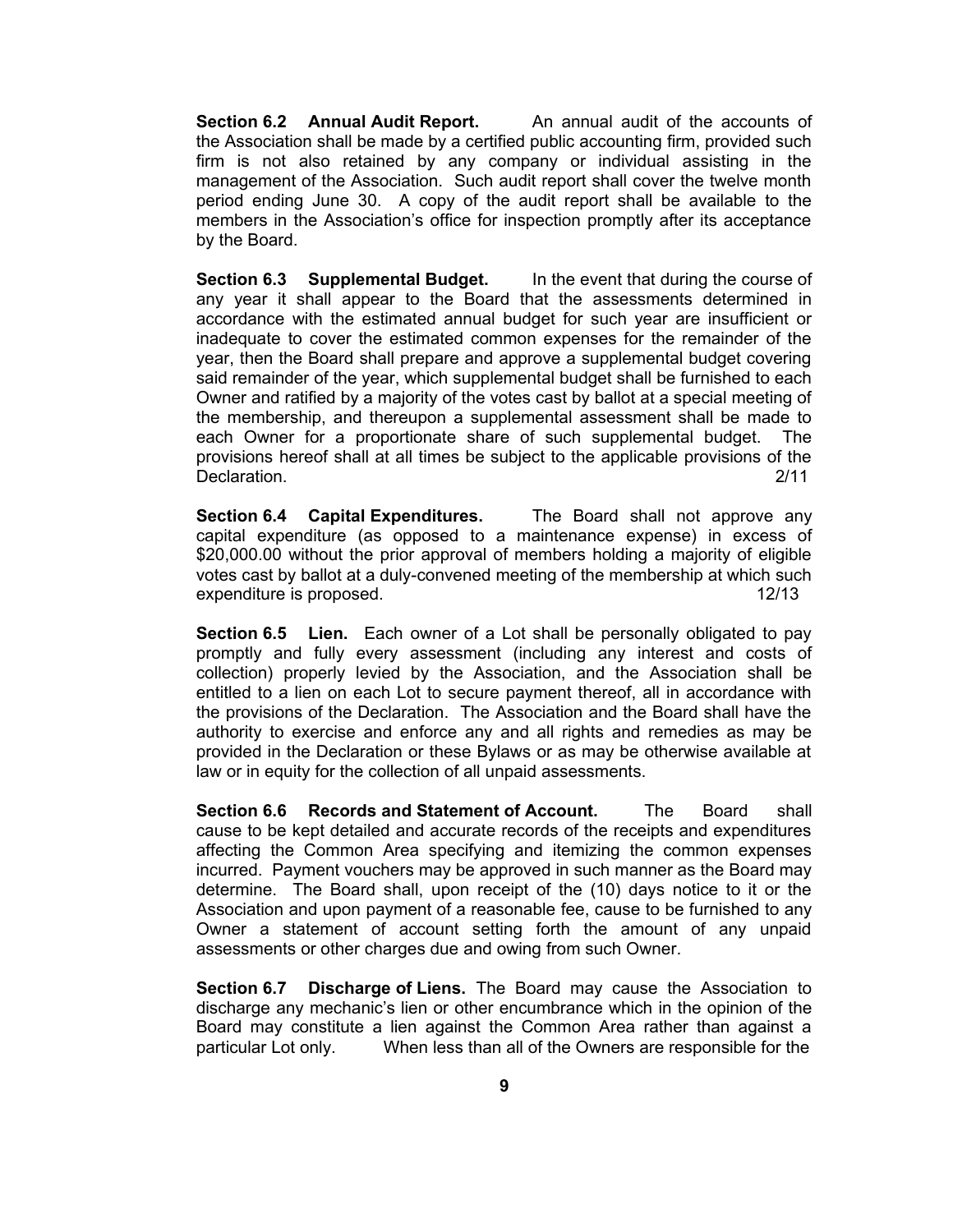existence of any such lien, the Owners responsible shall be jointly and severally liable for the amount necessary to discharge the same and for all costs and expenses, including, without limitation, attorneys' fees incurred by reason of or in connection with such lien.

#### **ARTICLE 7. PARLIAMENTARY PROCEDURES**

**Section 7.1 Meetings of Members.** The proceedings of all annual or special meetings of the Members of the Association shall be governed by Robert's Rules of Order.

**Section 7.2 Meetings of the Board.** The proceedings of all meetings of the Board shall be conducted according to Robert's Rules of Order.

#### **ARTICLE 8. RESIGNATIONS**

**Section 8.1 Resignations.** Any Member, director, or other officer may resign his office at any time by giving written notice of his resignation to the president or secretary of the Association. Such resignation shall take effect at the time specified therein or, if not time specified therein, at the time of the receipt thereof, and the acceptance thereof shall not be necessary to make it effective.

#### **ARTICLE 9. FISCAL YEAR**

**Section 9.1 Fiscal Year.** The fiscal year of the Association shall be from July 1 through June 30.

#### **ARTICLE 10. CONTRACTS, LOANS, CHECKS, AND DEPOSITS**

**Section 10.1 Contracts.** The Board shall only enter into such contracts and incur such expenses as are provided for in the annual or supplemental budget. The Board may authorize any officer or officers, agent or agents to enter into any contract or execute and deliver any instrument in the name of and on behalf of the Association, and such authority may be general or confined to specific instances.

**Section 10.2 Loans.** No loans shall be contracted on behalf of the Association and no evidences of indebtedness shall be issued in its name unless authorized by a resolution of the Board. No borrowing by the Association may cumulatively exceed \$20,000.00 unless approved by members holding a majority of eligible votes cast by ballot at a duly-convened meeting of the membership at which such borrowing is proposed. 12/13

**Section 10.3 Checks, Drafts, etc.** All checks, drafts, or other orders for the payment of money, notes, or other evidences of indebtedness issued in the name of the Association shall be signed by such officer or officers, agent or